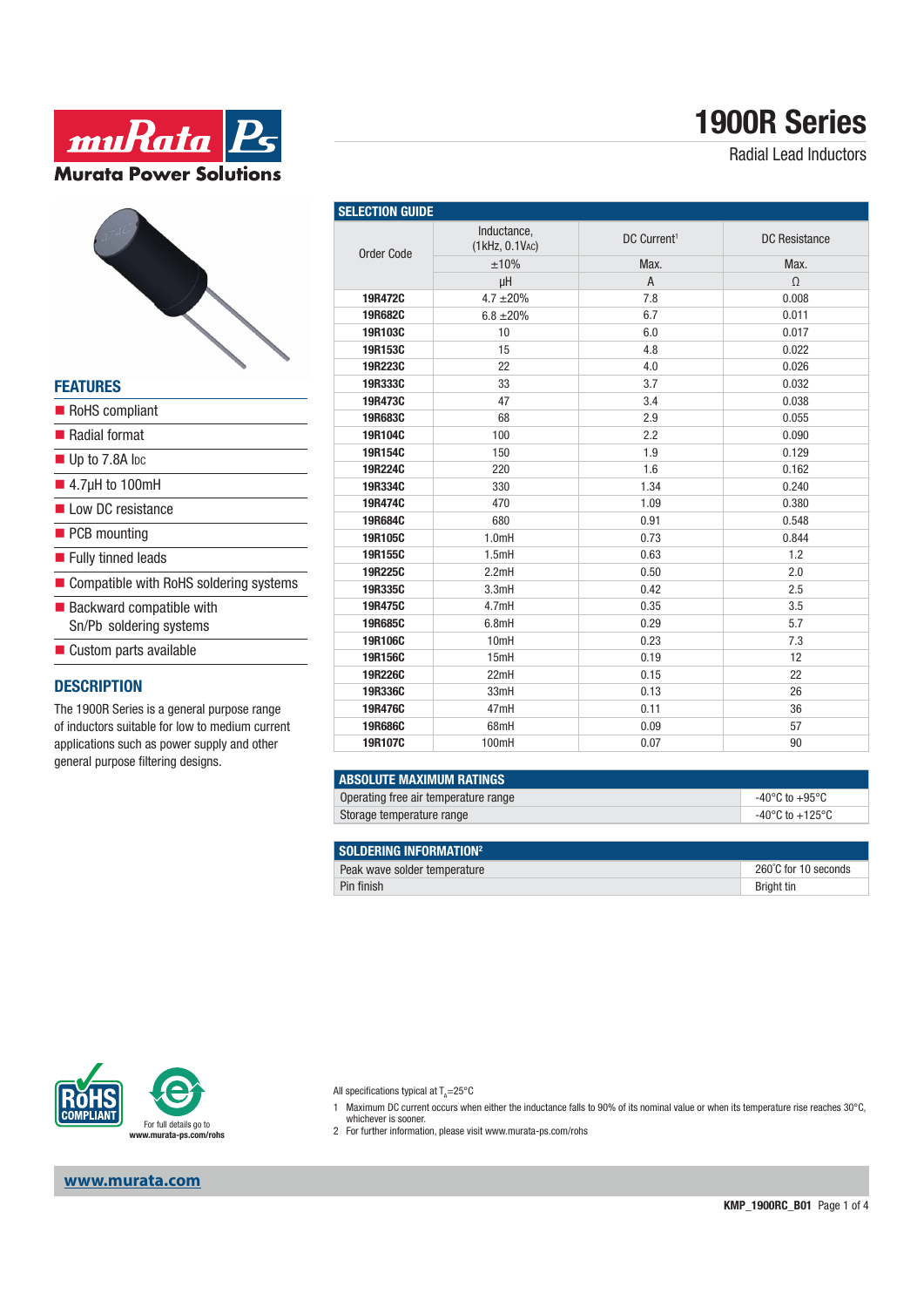### **muRata Ps** Murata Power Solutions

# **1900R Series**

Radial Lead Inductors



**www.murata.com**

**KMP\_1900RC\_B01** Page 2 of 4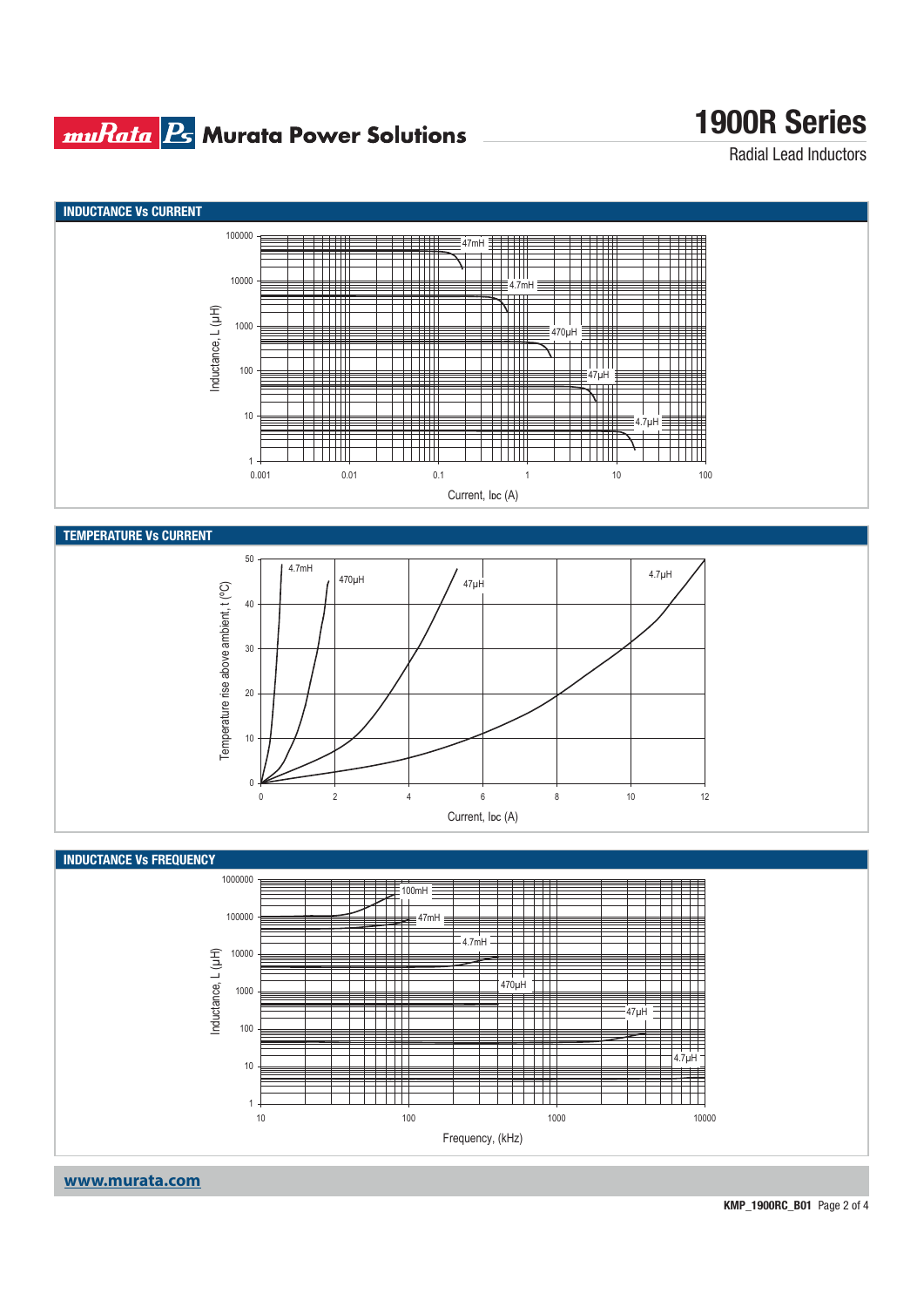## **muRata Ps** Murata Power Solutions

# **1900R Series**

Radial Lead Inductors